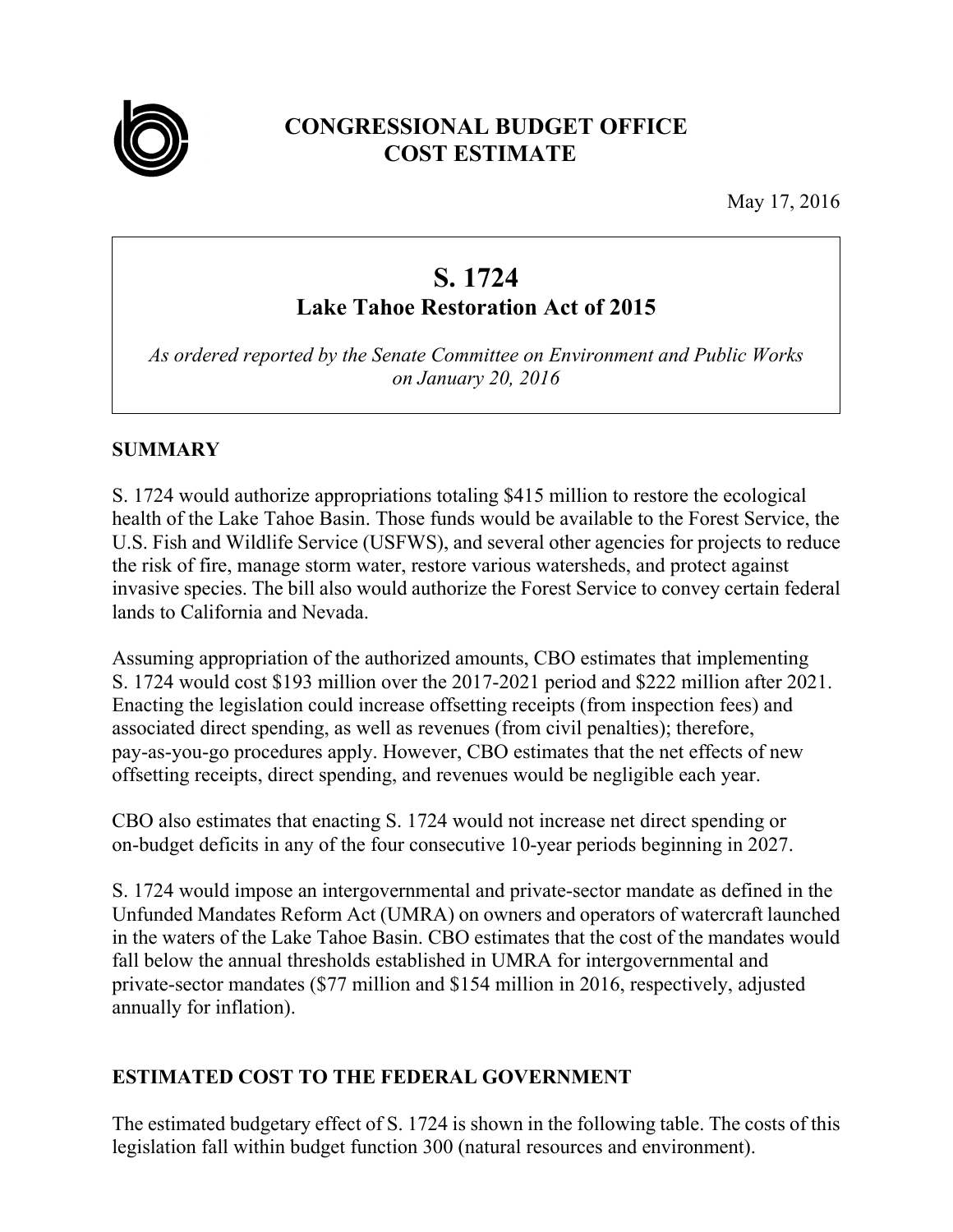|                                                                   | By Fiscal Year, in Millions of Dollars |      |                |      |      |               |
|-------------------------------------------------------------------|----------------------------------------|------|----------------|------|------|---------------|
|                                                                   | 2017                                   | 2018 | 2019           | 2020 | 2021 | 2017-<br>2021 |
|                                                                   |                                        |      |                |      |      |               |
| <b>INCREASES IN SPENDING SUBJECT TO APPROPRIATION<sup>a</sup></b> |                                        |      |                |      |      |               |
| Forest Service Programs                                           |                                        |      |                |      |      |               |
| <b>Estimated Authorization Level</b>                              | 24                                     | 24   | 24             | 24   | 24   | 119           |
| <b>Estimated Outlays</b>                                          | 17                                     | 23   | 24             | 24   | 24   | 110           |
| Multi-agency Programs                                             |                                        |      |                |      |      |               |
| <b>Estimated Authorization Level</b>                              | 11                                     | 11   | 11             | 11   | 11   | 57            |
| <b>Estimated Outlays</b>                                          | 8                                      | 10   | 11             | 11   | 11   | 52            |
| U.S. Fish and Wildlife Service                                    |                                        |      |                |      |      |               |
| Programs                                                          |                                        |      |                |      |      |               |
| <b>Estimated Authorization Level</b>                              | 7                                      | 7    | 7              | 7    | 7    | 33            |
| <b>Estimated Outlays</b>                                          | 5                                      | 7    | $\overline{7}$ | 7    | 7    | 31            |
| <b>Total Increases</b>                                            |                                        |      |                |      |      |               |
| <b>Estimated Authorization Level</b>                              | 42                                     | 42   | 42             | 42   | 42   | 208           |
| <b>Estimated Outlays</b>                                          | 30                                     | 39   | 42             | 42   | 42   | 193           |

Notes: Components may not sum to totals because of rounding.

Additional spending of \$222 million would occur after 2021.

#### **BASIS OF ESTIMATE**

For this estimate, CBO assumes that the legislation will be enacted in 2016 and the authorized amounts will be appropriated over the 2017-2026 period. Outlays are estimated based on historical spending patterns for ongoing and similar activities.

#### **Spending Subject to Appropriation**

Section 8 would authorize the appropriation of \$415 million over the 10-year period beginning after the enactment of the bill for several federal agencies to perform ecological restoration activities in the Lake Tahoe Basin. Because the bill does not specify a specific authorization amount by year (only the total amount for the period), CBO assumes that the \$415 million would be appropriated evenly over the 10-year period—amounting to about \$42 million a year and \$208 million over the 2017-2021 period.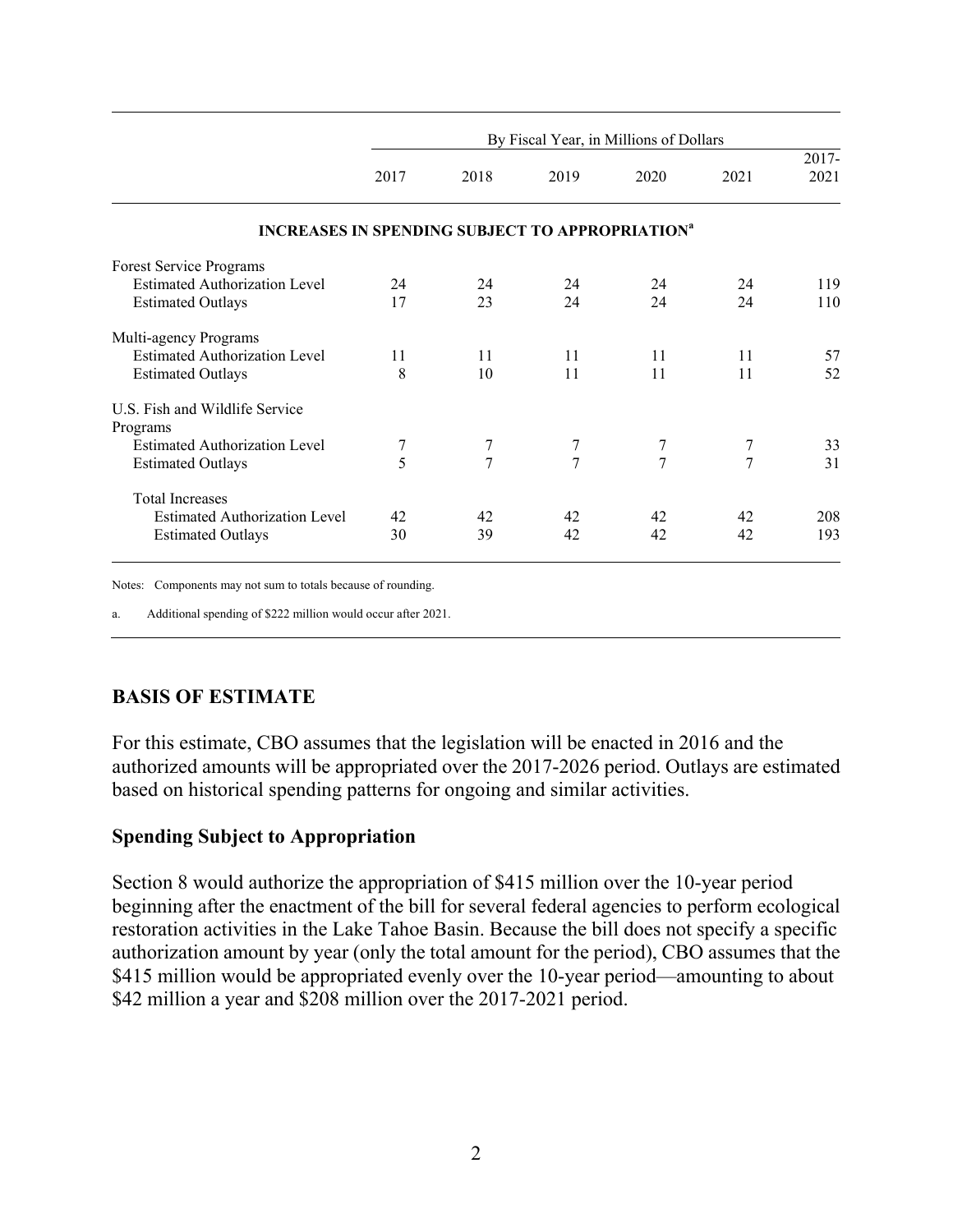The amounts authorized under section 8 would be allocated as follows:

- For Forest Service programs, \$237 million (\$24 million a year) to reduce the risk of fire, conduct restoration projects, fund environmental research in the Lake Tahoe Basin, carry out certain land conveyances, and oversee and coordinate certain multi-agency activities.
- For multi-agency programs at the Forest Service, the Environmental Protection Agency, and several other agencies, \$113 million (\$11 million a year) to make grants to state and local governments for certain water management projects.
- For the USFWS, \$65 million (\$7 million a year) to protect against invasive species and restore Lohontan cutthroat trout to the Lake Tahoe Basin.

Assuming appropriation of the authorized amounts, CBO estimates that implementing those provisions would cost \$193 million over the 2017-2021 period and \$222 million after 2021.

#### **Direct Spending and Revenues**

S. 1724 would require the USFWS to ensure that watercraft are inspected prior to launching in the waters of the Lake Tahoe Basin to prevent organisms from other bodies of water from contaminating the basin. The bill would authorize the agency to establish inspection and decontamination stations within the basin and to certify nonfederal entities to operate similar facilities. The bill also would allow any entity performing those activities to collect and spend fees to cover the cost of operating those facilities. CBO expects that the USFWS would certify the Tahoe Regional Planning Agency to conduct inspections and collect fees under the bill; we estimate that the collection and expenditure of such fees would have a negligible effect on net direct spending in any year.

The bill also would establish civil penalties for individuals who launch watercraft in the Lake Tahoe Basin that have not been inspected and decontaminated in accordance with standards established by the USFWS. Any penalties collected would be recorded as revenues in the budget and deposited into the general fund of the U.S. Treasury. Based on information obtained from the USFWS, CBO estimates that annual revenues from those civil penalties would be negligible.

Finally, the bill would authorize the Secretary to convey 2,000 acres of federal lands to the state of California in exchange for a similar amount of state-owned lands and 130 acres to the state of Nevada without consideration. Because none of the affected lands are expected to generate receipts over the next ten years under current law, CBO estimates that conveying the affected lands would not affect direct spending.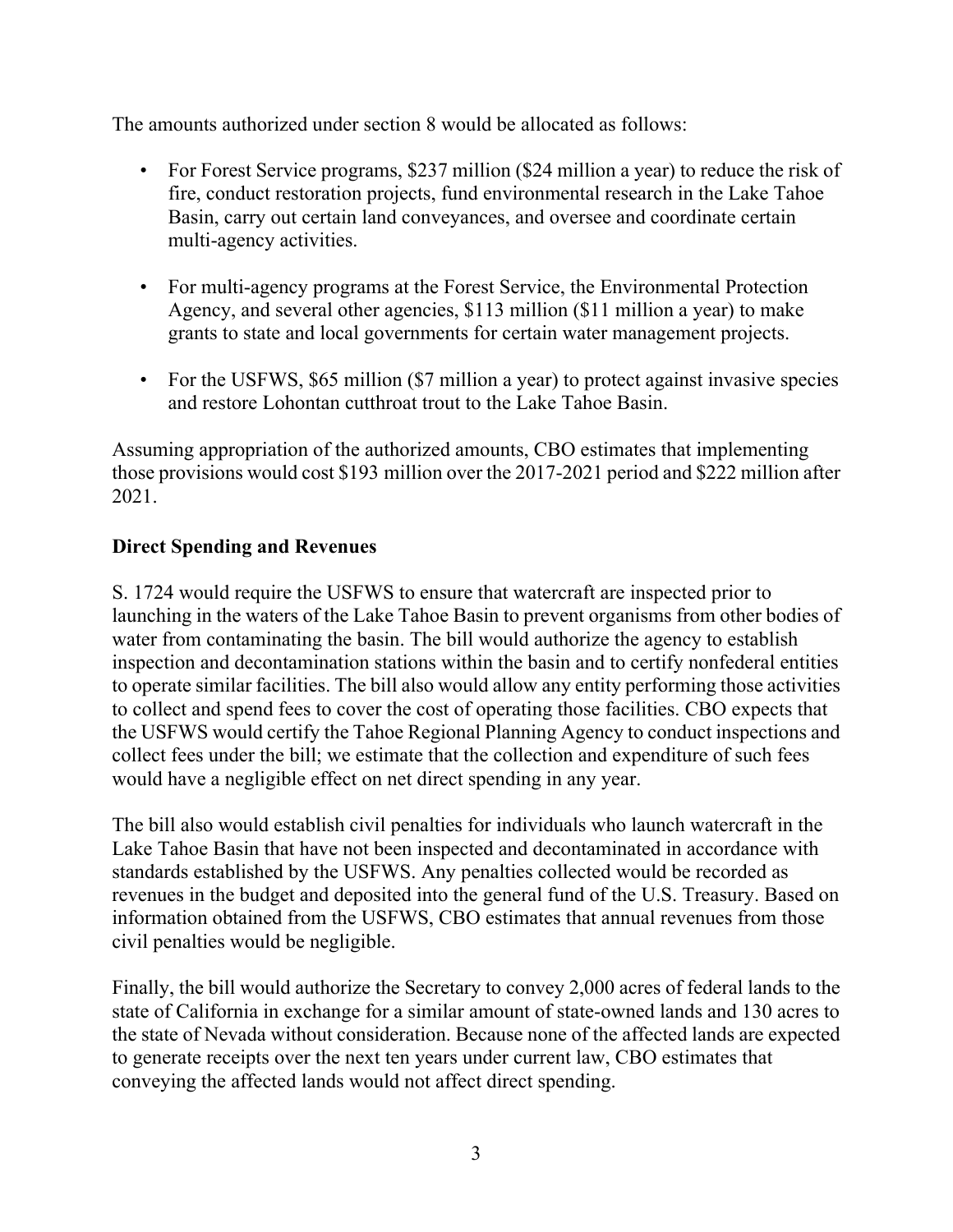## **PAY-AS-YOU-GO CONSIDERATIONS**

The Statutory Pay-As-You-Go Act of 2010 establishes budget-reporting and enforcement procedures for legislation affecting direct spending or revenues. S. 1724 could increase offsetting receipts (from inspection fees) and associated direct spending. The bill also could increase revenues (from civil penalties); therefore, pay-as-you-go procedures apply. However, CBO estimates that any increase in offsetting receipts would be offset by similar increases in direct spending and any new revenues from penalties would be negligible.

#### **INCREASE IN LONG-TERM DIRECT SPENDING AND DEFICITS**

CBO estimates that enacting S. 1724 would not increase net direct spending or on-budget deficits in any of the four consecutive 10-year periods beginning in 2027.

## **INTERGOVERNMENTAL AND PRIVATE-SECTOR IMPACT**

S. 1724 would impose an intergovernmental and private-sector mandate as defined in UMRA on owners and operators of watercraft. The bill would require those owners and operators to submit their watercraft for inspection prior to launching in waters of the Lake Tahoe Basin. Because the regional agency for the Lake Tahoe Basin currently subjects watercraft to inspection requirements, most owners and operators would already be in compliance with the bill's requirements. Therefore, CBO estimates that the cost to comply with the mandate would be minimal and would fall below the annual thresholds established in UMRA for intergovernmental and private-sector mandates (\$77 million and \$154 million in 2016, respectively, adjusted annually for inflation).

The bill would benefit state, local and tribal governments in California and Nevada by authorizing federal grants and technical assistance for fire prevention, forest management activities, and environmental improvement projects located in the Lake Tahoe Basin. The bill also would authorize conveyances of federal land to California and Nevada. Any costs incurred by those entities, including matching contributions, would be incurred voluntarily.

#### **PREVIOUS CBO ESTIMATE**

On December 8, 2015, CBO transmitted a cost estimate for H.R. 3382, the Lake Tahoe Restoration Act of 2015, as ordered reported by the House Committee on Natural Resources on October 8, 2015. S. 1724 and H.R. 3382 would provide funding for similar activities; however, the amounts authorized to be appropriated would be different. In addition, H.R. 3382 would authorize the Secretary of the Interior to sell certain lands in